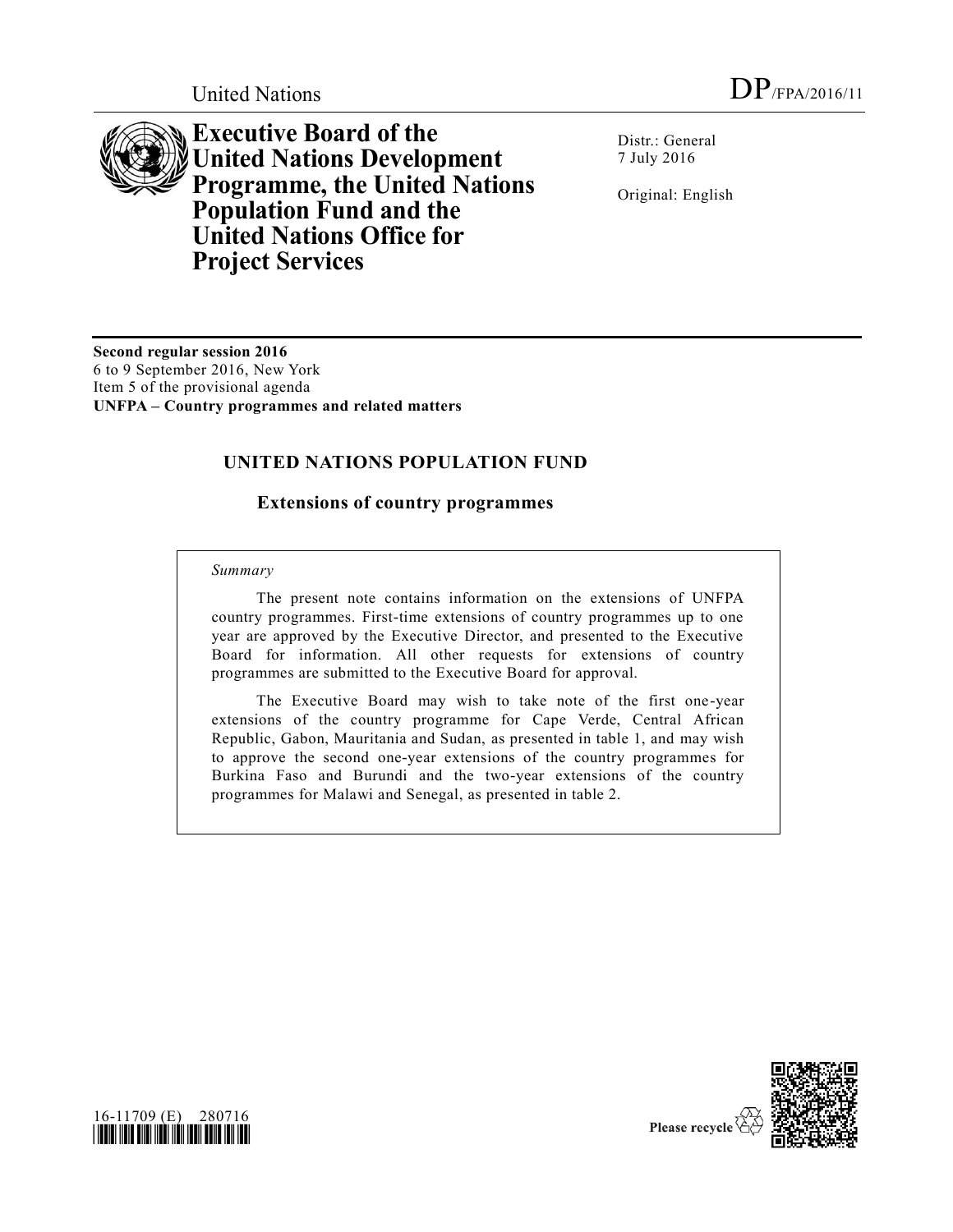| Country                                   | <b>Original</b><br>programme<br>period | Period<br><i>approved</i> for<br>extension | <b>Reason for extension</b>                                                                                                                                                                                                                                                                                                                                                                                                                                                                                                                                                                                                    |
|-------------------------------------------|----------------------------------------|--------------------------------------------|--------------------------------------------------------------------------------------------------------------------------------------------------------------------------------------------------------------------------------------------------------------------------------------------------------------------------------------------------------------------------------------------------------------------------------------------------------------------------------------------------------------------------------------------------------------------------------------------------------------------------------|
| <b>Cape Verde</b>                         | 2012-2016                              | 2017                                       | With parliamentary, presidential and local elections (scheduled between March and September 2016) delaying<br>the national planning calendar, the Government agreed with the United Nations country team (UNCT) to<br>extend the United Nations Development Assistance Framework (UNDAF) for one year to align with the<br>national planning cycle; this also allows the UNDAF process to continue with Delivering as One. The<br>preparation of a new strategy document for growth and poverty reduction, for 2017-2021, will only start once<br>a new government is formed and main programmatic lines have been identified. |
| <b>Central African</b><br><b>Republic</b> | 2012-2016                              | 2017                                       | The Government and the UNCT agreed to extend the UNDAF for one year to align it with the National<br>Development Plan. In 2017, the Government will work to conclude the new National Development Plan for<br>2018-2022, which aims to reflect the need to balance emergency and humanitarian priorities with the<br>Sustainable Development Goals. The extension is required to support this broad transitional agenda.                                                                                                                                                                                                       |
| Gabon                                     | 2012-2016                              | 2017                                       | The Government and the UNCT agreed to extend the UNDAF for one year to align the next programme cycle<br>with the revised National Development Plan (Plan Stratégique pour un Gabon Emergent) and with the national<br>Sustainable Development Goals. As a result, the current UNDAF has been revised, forming the basis for the<br>extension.                                                                                                                                                                                                                                                                                 |
| <b>Mauritania</b>                         | 2012-2016                              | 2017                                       | As the current National Development Plan ends in June 2016, with the next plan starting in July 2016, the<br>Government and the UNCT agreed to extend the UNDAF for one year so that it can be fully aligned to the<br>government planning cycle. The extension of the UNDAF and the respective country programmes will also<br>allow UNCT to fully participate in the national development plan process.                                                                                                                                                                                                                      |
| Sudan                                     | 2013-2016                              | 2017                                       | The Government agreed with the UNCT to extend the UNDAF for one year, to align the UNDAF with<br>national priorities currently aligned to the national development plan under formulation. In addition, the<br>UNCT will have the opportunity to develop better linkages of the UNDAF with the Humanitarian Response<br>Plan, the Darfur Development Strategy and in the formulation of a resilience strategy.                                                                                                                                                                                                                 |

Table 1 **Extensions of country programmes approved by the Executive Director**

**2 /4**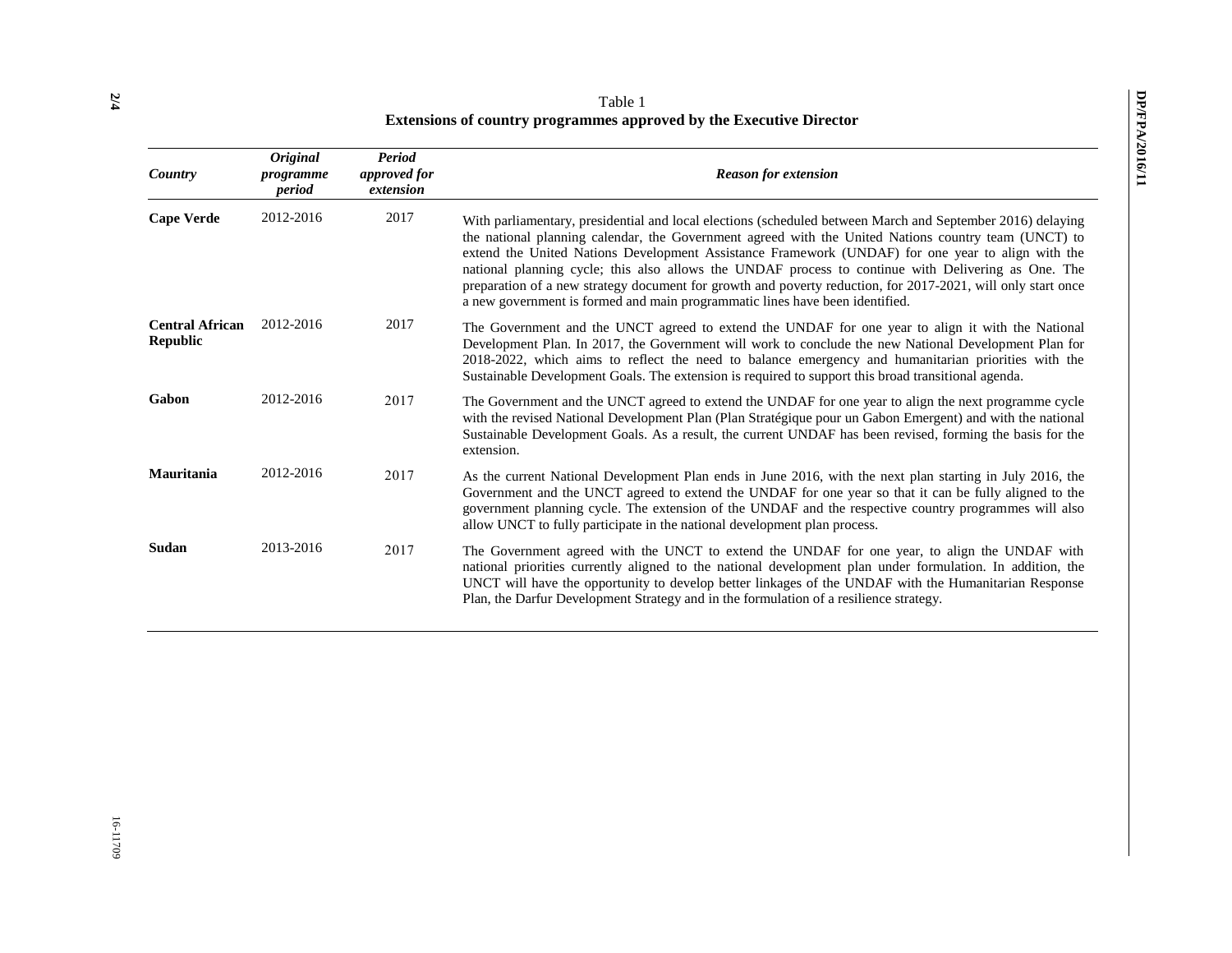| Country             | <b>Original</b><br>programme<br>period         | <b>Period</b><br>proposed for<br>extension | <b>Reason for extension</b>                                                                                                                                                                                                                                                                          |                                                                                                                                                                                                                                                                                                                                                           |                                                                                                                                                                                                                                                                                                                                                                                                                                                                                                                                                                                                                                                                                                                                                                                                                                                                     |  |
|---------------------|------------------------------------------------|--------------------------------------------|------------------------------------------------------------------------------------------------------------------------------------------------------------------------------------------------------------------------------------------------------------------------------------------------------|-----------------------------------------------------------------------------------------------------------------------------------------------------------------------------------------------------------------------------------------------------------------------------------------------------------------------------------------------------------|---------------------------------------------------------------------------------------------------------------------------------------------------------------------------------------------------------------------------------------------------------------------------------------------------------------------------------------------------------------------------------------------------------------------------------------------------------------------------------------------------------------------------------------------------------------------------------------------------------------------------------------------------------------------------------------------------------------------------------------------------------------------------------------------------------------------------------------------------------------------|--|
|                     |                                                |                                            | In-country development                                                                                                                                                                                                                                                                               | <b>United Nations harmonization</b>                                                                                                                                                                                                                                                                                                                       | <b>Implementation or other issues</b>                                                                                                                                                                                                                                                                                                                                                                                                                                                                                                                                                                                                                                                                                                                                                                                                                               |  |
| <b>Burkina Faso</b> | 2011-2015<br>2016<br>(first<br>extension)      | 2017<br>(second<br>extension)              | After<br>the<br>presidential<br>and<br>parliamentary<br>elections held in<br>the<br>November<br>2015,<br>new<br>Government installed in January<br>2016 decided to develop a new<br>five-year medium-term national<br>development plan, in line with the<br>changing economic and social<br>context. | The Government and the UNCT<br>agreed to extend the UNDAF for<br>one more year, to align it with the<br>new national planning cycle. The<br>extension will allow sufficient time<br>develop the next country<br>to<br>programme in consultation with all<br>stakeholders, based on the national<br>priorities<br>and<br>sustainable<br>development goals. | The programme will focus on outputs<br>linked to the demographic dividend:<br>(a) high-quality family planning<br>services for vulnerable women and<br>youth, including in humanitarian<br>settings; (b) integrated maternal and<br>health<br>neonatal<br>services:<br>(c) development of human resources<br>capacities; (d) national capacities for<br>youth-friendly<br>sexual<br>and<br>reproductive<br>health<br>services.<br>(e) national legal framework and<br>operational capacities to<br>address<br>gender<br>equality,<br>gender-based<br>violence, and sexual and reproductive<br>rights; and (f) national policies for<br>utilization<br>of<br>the<br>demographic<br>dividend.<br>The<br>Sahel<br>Women<br>Empowerment<br>and<br>Demographic<br>Dividend project, started in 2015, will<br>continue beyond the duration of the<br>programme extension. |  |
| <b>Burundi</b>      | 2010-2014<br>2015-2016<br>(first<br>extension) | 2017<br>(second<br>extension)              | The political context, combined<br>with the effects of El Nino, has<br>weakened the delivery of basic<br>social services in Burundi since<br>2015.                                                                                                                                                   | The Government and the UNCT<br>agreed to extend the current<br>UNDAF for one more year, to<br>ensure alignment with the new cycle<br>of the Poverty Reduction Strategic<br>Framework for 2017-2021. The<br>extension will allow sufficient time<br>develop the next country<br>to<br>programme in consultation with all<br>relevant stakeholders.         | The programme will focus its support<br>on: (a) high-quality family planning<br>services for women, men, adolescents<br>youth;<br>(b) maternal<br>health<br>and<br>services, including obstetric fistula<br>treatment; (c) sexuality education and<br>vouth-friendly<br>services:<br>(d) involvement of youth in social<br>cohesion; and (e) strengthening the<br>capacity of the Government to invest<br>in the demographic dividend for<br>sustainable<br>and<br>inclusive<br>development.                                                                                                                                                                                                                                                                                                                                                                        |  |
| <b>Malawi</b>       | 2012-2016                                      | 2017-2018<br>(two-year)                    | The current Malawi Growth and<br>Development Strategy ends in<br>2016. The country is currently<br>confronted<br>with<br>economic                                                                                                                                                                    | The Government and the UNCT<br>agreed to extend the UNDAF for<br>two years to ensure coordinated and<br>collective support to national efforts                                                                                                                                                                                                            | programme<br>will focus on<br>The<br>(a) preparation of the National<br>Population and Housing Census<br>planned for 2018; (b) improving                                                                                                                                                                                                                                                                                                                                                                                                                                                                                                                                                                                                                                                                                                                            |  |

Table 2 **Country programme extensions for which the approval of the Executive Board is sought**

**3/4**